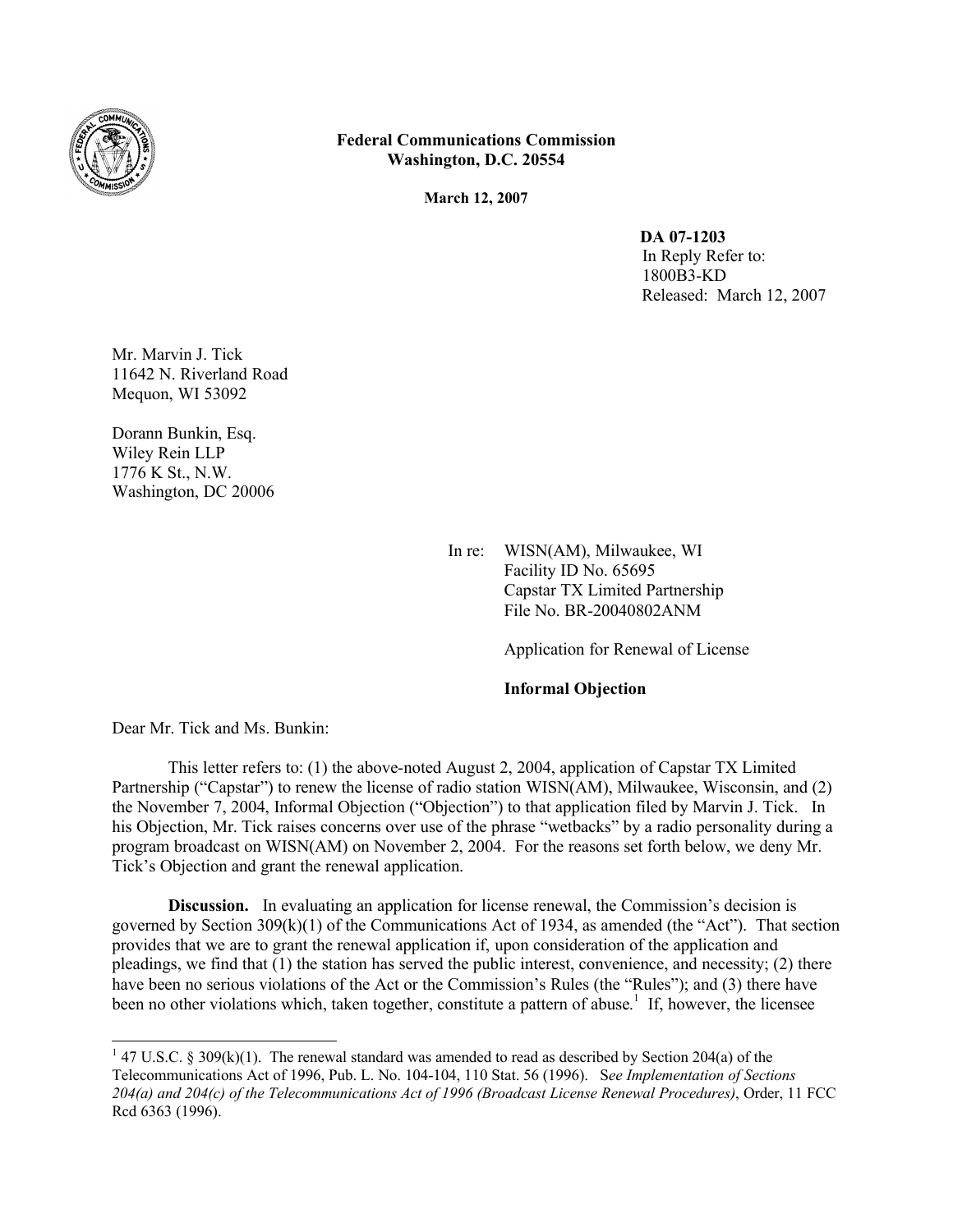fails to meet that standard, the Commission may deny the application – after notice and opportunity for a hearing under Section 309(e) of the Act – or grant the application "on terms and conditions that are appropriate, including a renewal for a term less than the maximum otherwise permitted."<sup>2</sup>

Allegations regarding program content are generally significant at renewal time only to the extent that they show a violation of the Rules or the Act or a failure by the licensee, in its overall programming, to address issues and problems of importance to the community.<sup>3</sup> The First Amendment to the United States Constitution and Section 326 of the Act<sup>4</sup> prohibit the Commission from censoring program material or interfering with broadcasters' free speech rights.<sup>5</sup> This holds true even if the material broadcast is insulting to a particular minority or ethnic group in the station's community.<sup>6</sup> Indeed, as we have held in earlier decisions, "if there is to be free speech, it must be free for speech that we abhor and hate as well as for speech that we find tolerable and congenial."<sup>7</sup> For this reason, we deny the Informal Objection.

**Conclusion.** We have evaluated the WISN(AM) renewal application pursuant to Section  $309(k)$  of the Act,<sup>8</sup> and we find that WISN(AM) has served the public interest, convenience, and necessity during the subject license term; there have been no serious violations of the Act or the Rules; and there have been no other violations which, taken together, constitute a pattern of abuse.

 $4$  47 U.S.C. § 326.

 $<sup>5</sup>$  The Commission does regulate broadcast content where federal statutes direct it to do so. For example, the</sup> Commission enforces the statutory prohibition on the broadcast of obscene, indecent and profane material contained in 18 U.S.C. § 1464. However, because Congress has not authorized the Commission to do so, the Commission does not regulate the material at issue here.

6 *Zapis Communications Corp*., Memorandum Opinion and Order, 7 FCC Rcd 3888 (MB 1992).

7 *Id*. (citing *Anti-Defamation League of B'nai B'rith*, Memorandum Opinion, 4 FCC 2d 190, 192 (1966), *aff'd*, Memorandum Opinion and Order, 6 FCC 2d 385 (1967), *aff'd sub nom. Anti-Defamation League of B'nai B'rith v. FCC*, 403 F. 2d 169 (1968), *cert. denied*, 394 U.S. 930 (1969). *See also The Outlet Co*., Memorandum Opinion and Order, 53 FCC 2d 611 (1975); *Avco Broadcasting Corp*., Memorandum Opinion and Order, 53 FCC 2d 48 (1975); *Doubleday Broadcasting Co., Inc.*, Memorandum Opinion and Order, 56 FCC 2d 333 (1975) (all dismissing petitions to deny renewal applications based on use of the term "wetback" in programs aired on applicants' stations).

 $847$  U.S.C. § 309(k).

<sup>&</sup>lt;sup>2</sup> 47 U.S.C. §§ 309(k)(2), 309(k)(3).

<sup>&</sup>lt;sup>3</sup> Jacor Broadcasting of Tampa Bay, Inc., Memorandum Opinion and Order, 7 FCC Rcd 1826, 1826 (MB 1992) (citing *Deregulation of Radio*, Report and Order, 84 FCC 2d 797, *recon. granted in part and denied in part,*  Memorandum Opinion and Order*,* 87 FCC 2d 797, *aff'd in relevant part and remanded in part*, Memorandum Opinion and Order, 87 FCC 2d 797*, aff'd in relevant part and remanded in part sub nom.*, *Office of Communications of the United Church of Christ v. FCC*, 707 F.2d 1413 (D.C. Cir. 1983). In this case, the complaint only cites a single instance of the broadcast of an offensive term. This is insufficient to raise a *prima facie* question concerning the station's overall record of addressing issues and problems of importance to the community during the license term as a whole.